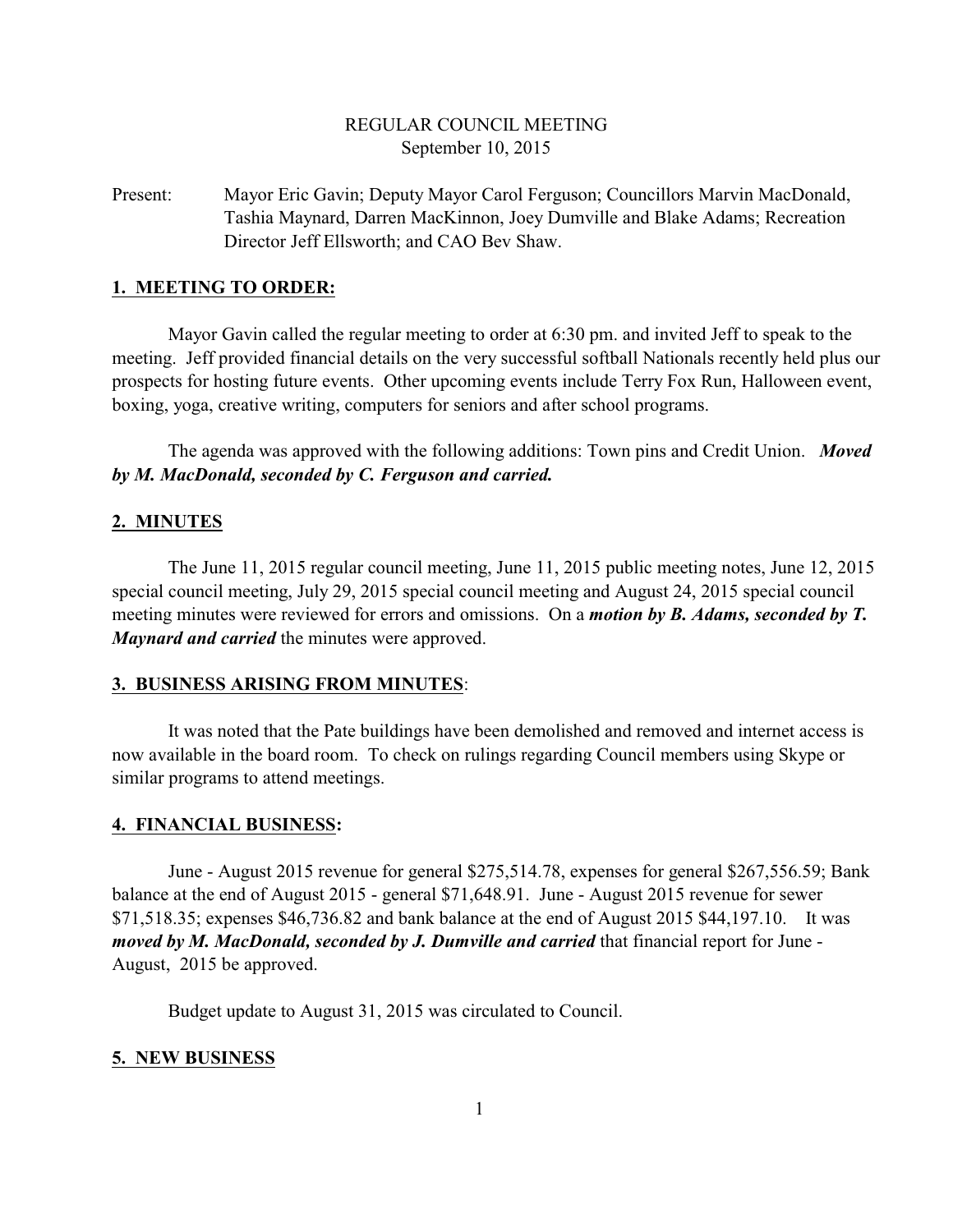## *1. Mayor's report* - nothing to report.

#### 2. *Administrator's report*

Bev thanked Council for the dinner and gift. The rezoning process for Health Foundation land is at Municipal Affairs awaiting approval. A letter from Perry Batten, real estate agent for the property, asked for a response but Council agreed that conversation with the applicants is all that's necessary. The lagoon study document is being reviewed by various experts and we're waiting on their opinions on the recommendations made by WSP. Building permits issued to Kenneth Johnson for demolition of house extension for \$400; to Courtney Ramsay for addition to house for \$36,000; to Mitchell Currie for pool and fence enclosure for \$400; and to Donald Smallman for addition to house for \$10,000.

## *3. Reports from Departments*

**Police - Cpl.** Scott Lundrigan attended the meeting and reviewed the monthly report. He noted that a letter of support could be made available for Council's efforts in obtaining electronic radar at entrances to town.

*Fire Protection* - Chief's report for June to August circulated. The department responded to 24 emergency calls in this period and members participated in the festival by assisting with the parade, fireworks and kids' activities. Members reaching milestones in their volunteer service are Norman Woodside and Rodney MacWilliam for 20 years, Ronnie Phillips and Chris MacIsaac for 25 years and Kevin Arsenault and Blair Perry for 30 years. It was *moved by M. MacDonald, seconded by D. MacKinnon and carried* that \$600 be made available to purchase 4 long service awards.

*Development & Tourism* - Blake reported that some interest has been indicated regarding the Pate property. *Moved by C. Ferguson, seconded by B. Adams and carried* that tender be advertised for engineering services for development of Pate property. An inquiry about the standing wood on the Pate property was received but Council isn't prepared for that as yet. Joey mentioned that the website is progressing - pictures and content from summer student being reviewed.

*Streets & Sidewalks --* Tashia confirmed that Royal Avenue is to be fixed this fall but no information on Kent Street water problems.

*Properties -* Joey had nothing to report. The storm drain on CN station driveway was mentioned. Preston Murphy is supposed to repair soon.

*Recreation -* Jeff presented information earlier in meeting.

*Sanitation -* Eric mentioned that the lagoon study was received and that still waiting on sewer line replacements at CN and ADIC.

*4. West Prince Arts Council* - Arts Council members Nan Ferrier, Glennis Wallace and June Ellis presented town council with two murals and a promise for a third to display in town. Glennis thanked Council for the opportunity to use the office in the complex as well as the CN station this past summer. Council discussed the rink, museum and legion as possible locations for the art.

5. *Fall cleanup of flower beds - Moved by B. Adams, seconded by D. MacKinnon and carried* that Council hire for fall cleanup at a cost of \$500.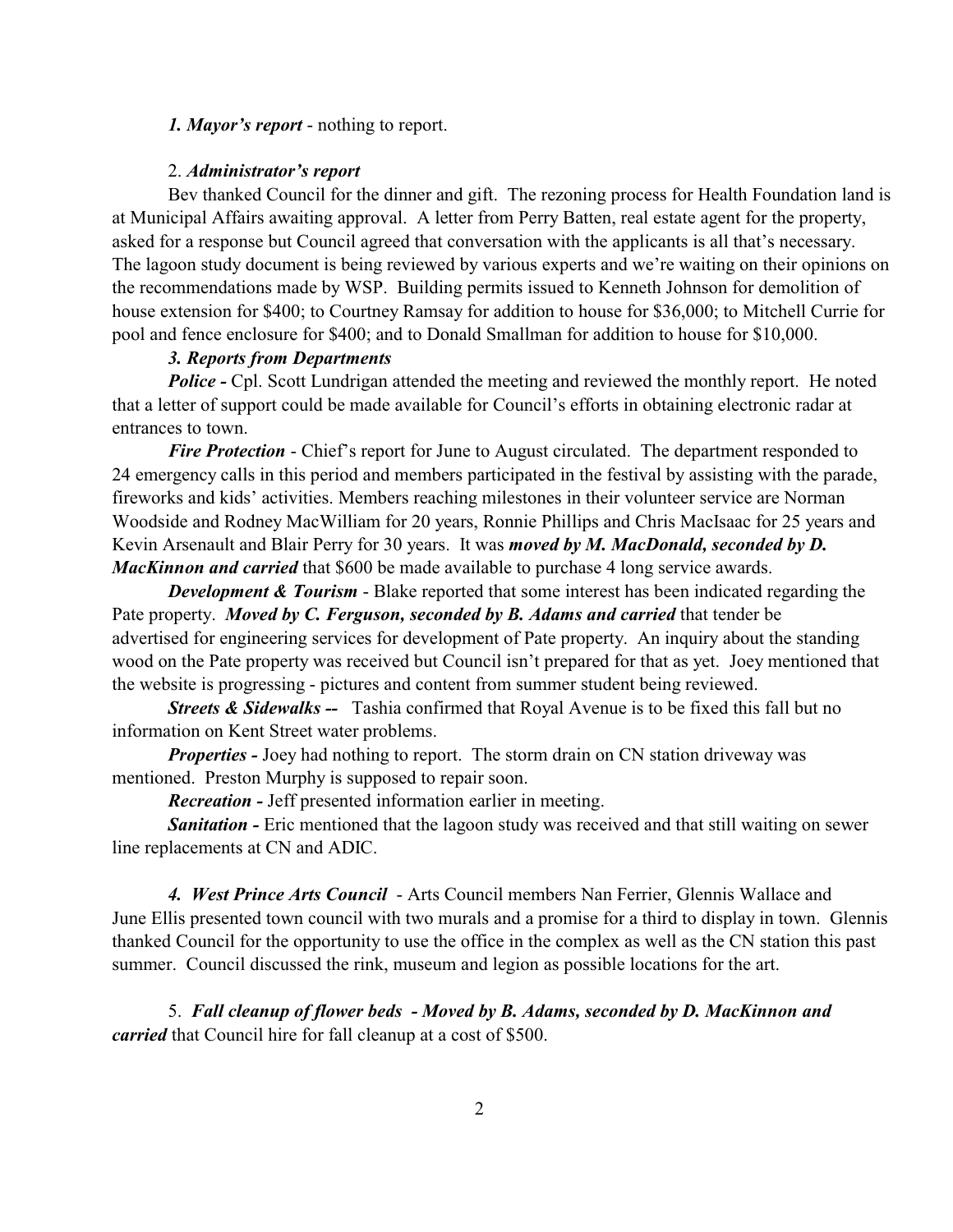*6. Pate property update* - covered during Development report. Note that Council was disappointed in negative report in Graphic regarding the removal of buildings on Pate property.

*7. Cost sharing of J. Ellsworth Field sign - Moved by C. Ferguson, seconded by B. Adams and carried* that the Town pay for entire cost of sign for the ballfield. To add to the sign some description of Jeff's accomplishments.

*8. Motion re \$100 to WP Family Health Clinic -* An email survey of Council approved payment of \$100 to the West Prince Family Health Clinic to assist in costs for the educational day for doctors. *Moved by M. MacDonald, seconded by D. MacKinnon and carried.*

*9. New door for maintenance building -* An estimate of \$1900 was presented to Council to replace the wooden horizontal sliding door with a new vinyl garage door. Council requested more information before a decision is made.

**10. Suggested policy for Council spending in excess of \$100,000 - Darren suggested that** Council consider this action to assist with communications between taxpayers and council. To revisit at next meeting.

**11. Centennial Drive ditch infill -** Council to review priorities for street projects and revisit at next meeting.

12. Drainage issue on Main St. by Blake Betts residence - Noted that Highways work was halted by another resident. To check on this matter.

*13. Town sign status -* Blake agreed to follow up with designs and prices.

#### *14. Other business & correspondence:*

- Thank you notes received from PEI Potato Blossom Festival and Westisle Composite High School.

- Letter from Hon. Paula Biggar recommending that Council use gas tax funds to repair a provincial highway.

- Letter from Hon. Wade MacLauchlan acknowledging Council's position on recent ministerial appointments.

- Eric requested that town pins be made available to a group. We currently don't have any pins on hand and there is a policy in place to deal with such requests.

- Eric suggested that Council write a letter to the Credit Union commending them on the improvements to their building.

## **6. COMMITTEE OF THE WHOLE**